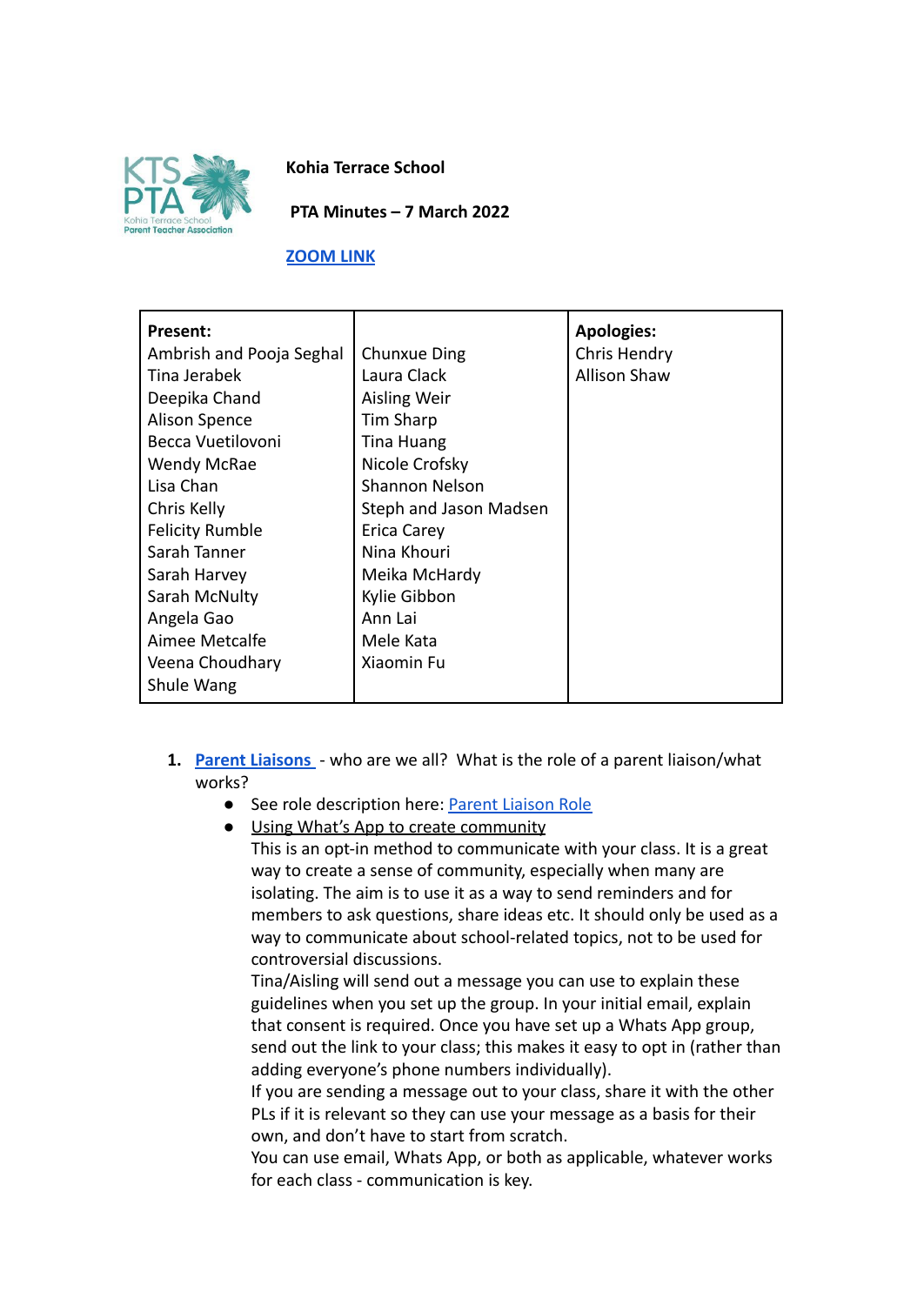## **2. Fundraising Target for 2022** - \$25 000

The School Board has agreed to lower the fundraising target this year to \$25,000.

| Event                              | Funds raised (excl. GST) |
|------------------------------------|--------------------------|
| Barfoot and Thompson - Sponsorship | \$4,230.00               |
| Second-hand uniforms               | \$2,101.00               |
| llce creams Term 1                 | \$620.13                 |
| llce creams Term 2                 | \$649.37                 |
| Disco                              | \$2,660.89               |
| Magic Show/pizza                   | \$1,723.65               |
| Bounce and Balance a-thon          | \$8,514.06               |
| Drink bottles/glasses              | \$69.56                  |
| International Night                | \$0.00                   |
| Honey sales                        | \$1,860.00               |
| <b>Entertainment Books</b>         | \$172.18                 |
| <b>TOTAL</b>                       | \$22,600.84              |

# **3. 2021 Income** (target \$30,000)

### **4. PTA Events 2022**

#### **Term 1**

- Selling food items such as hot cross buns, Juices, samosas (from the EGGs) connection or from Surti) is a good Covid-friendly way to fundraise, and could be welcome as a way of stocking your freezer in case of isolation.
- Ice cream sale can be held in Term 1 Nicole to organise (Nina, Sarah and Kylie to help). Date to be advised.
- Connecting our Community Online Family Trivia Night using Kahoot. Family teams. No limit to numbers. Intermediate kids could help to organise. Fundraising not a focus, the aim would be to foster our sense of community and fun. Competitions within each class or year group. Encourage entry by offering house points. Winners of each year level could compete against teachers. Alison, Laura and Erica to plan.

### **Later in the year**

- This year we are due to hold our bi-annual Parent trivia night in Term 3. It was suggested that this year we could make it a Bingo night (including raffles) could be more inclusive and more social.
- Music concert by students planning underway for later in the year
- Kings seeds fundraiser stretch out the idea to get kids planting and growing - competitions for biggest pumpkin/sunflower etc. Tie in with Matariki? Lisa and Deepika to look into this and report back.